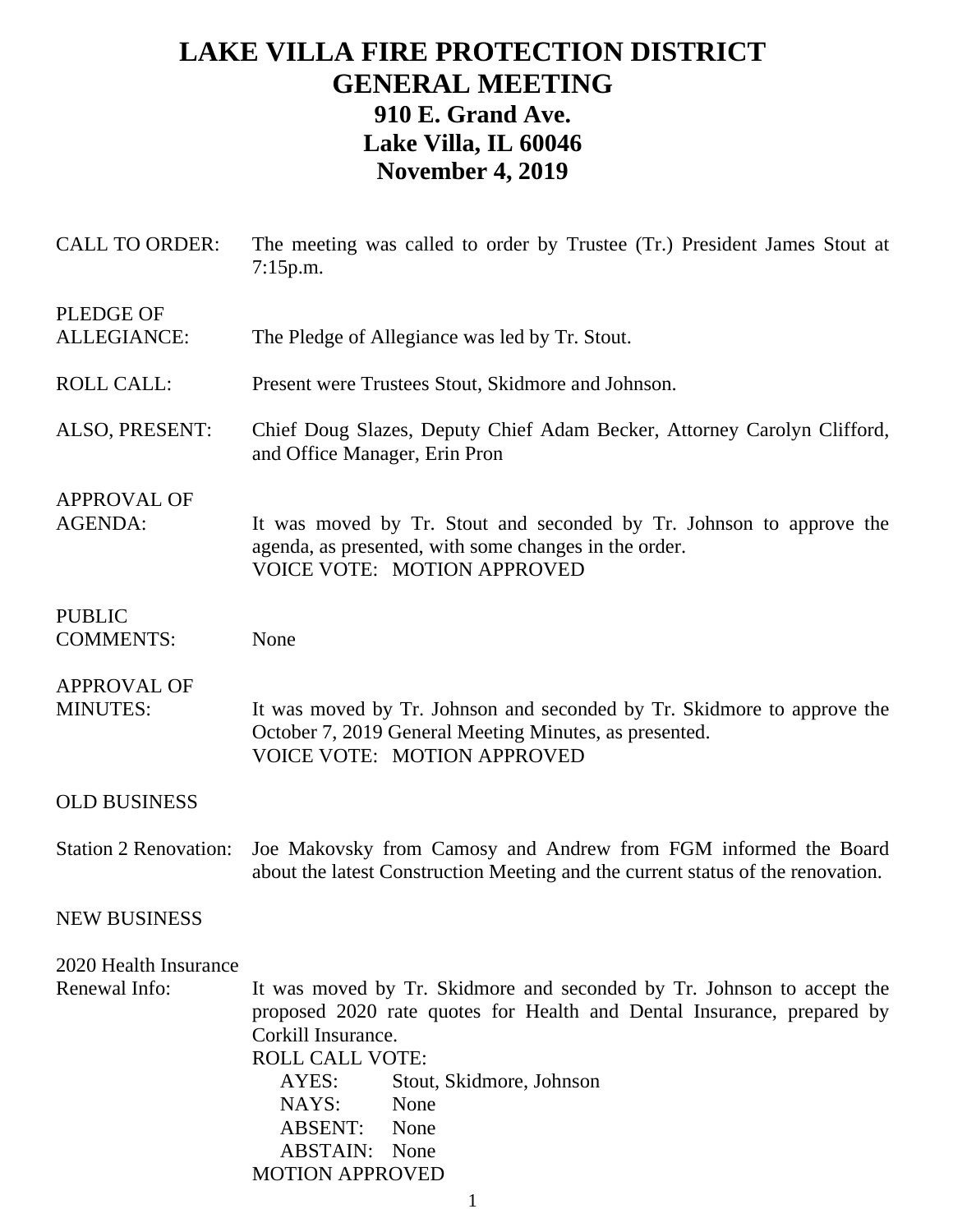| 2020 General                               |                                                                                                                                    |
|--------------------------------------------|------------------------------------------------------------------------------------------------------------------------------------|
| Meetings:                                  | It was moved by Tr. Skidmore and seconded by Tr. Johnson to approve the<br>dates for the 2020 General Meetings, as presented.      |
|                                            | <b>ROLL CALL VOTE:</b>                                                                                                             |
|                                            | AYES:<br>Stout, Skidmore, Johnson                                                                                                  |
|                                            | NAYS:<br>None                                                                                                                      |
|                                            | ABSENT: None                                                                                                                       |
|                                            | <b>ABSTAIN:</b> None                                                                                                               |
|                                            | <b>MOTION APPROVED</b>                                                                                                             |
| 2020 Holidays (POP                         |                                                                                                                                    |
| Employees):                                | It was moved by Tr. Skidmore and seconded by Tr. Johnson to approve the<br>2020 Holiday dates for the POP Employees, as presented. |
|                                            | <b>ROLL CALL VOTE:</b>                                                                                                             |
|                                            | Stout, Skidmore, Johnson<br>AYES:                                                                                                  |
|                                            | NAYS:<br>None                                                                                                                      |
|                                            | ABSENT: None                                                                                                                       |
|                                            | <b>ABSTAIN:</b> None                                                                                                               |
|                                            | <b>MOTION APPROVED</b>                                                                                                             |
| 2020 Holidays (40-<br><b>Hour Fulltime</b> |                                                                                                                                    |
| Employees):                                | It was moved by Tr. Skidmore and seconded by Tr. Johnson to approve the                                                            |
|                                            | 2020 Holiday dates for the 40-Hour Fulltime Employees, as presented.                                                               |
|                                            | <b>ROLL CALL VOTE:</b>                                                                                                             |
|                                            | AYES:<br>Stout, Skidmore, Johnson                                                                                                  |
|                                            | NAYS:<br>None                                                                                                                      |
|                                            | ABSENT:<br>None                                                                                                                    |
|                                            | <b>ABSTAIN:</b> None                                                                                                               |
|                                            | <b>MOTION APPROVED</b>                                                                                                             |
| GASB 67/68                                 |                                                                                                                                    |
| Approval:                                  | It was moved by Tr. Skidmore and seconded by Tr. Johnson to approve the                                                            |
|                                            | GASB 67/68, as presented.                                                                                                          |
|                                            | <b>ROLL CALL VOTE:</b>                                                                                                             |
|                                            | AYES:<br>Stout, Skidmore, Johnson                                                                                                  |
|                                            | NAYS:<br>None                                                                                                                      |
|                                            | <b>ABSENT:</b><br>None                                                                                                             |
|                                            | <b>ABSTAIN:</b><br>None                                                                                                            |
|                                            | <b>MOTION APPROVED</b>                                                                                                             |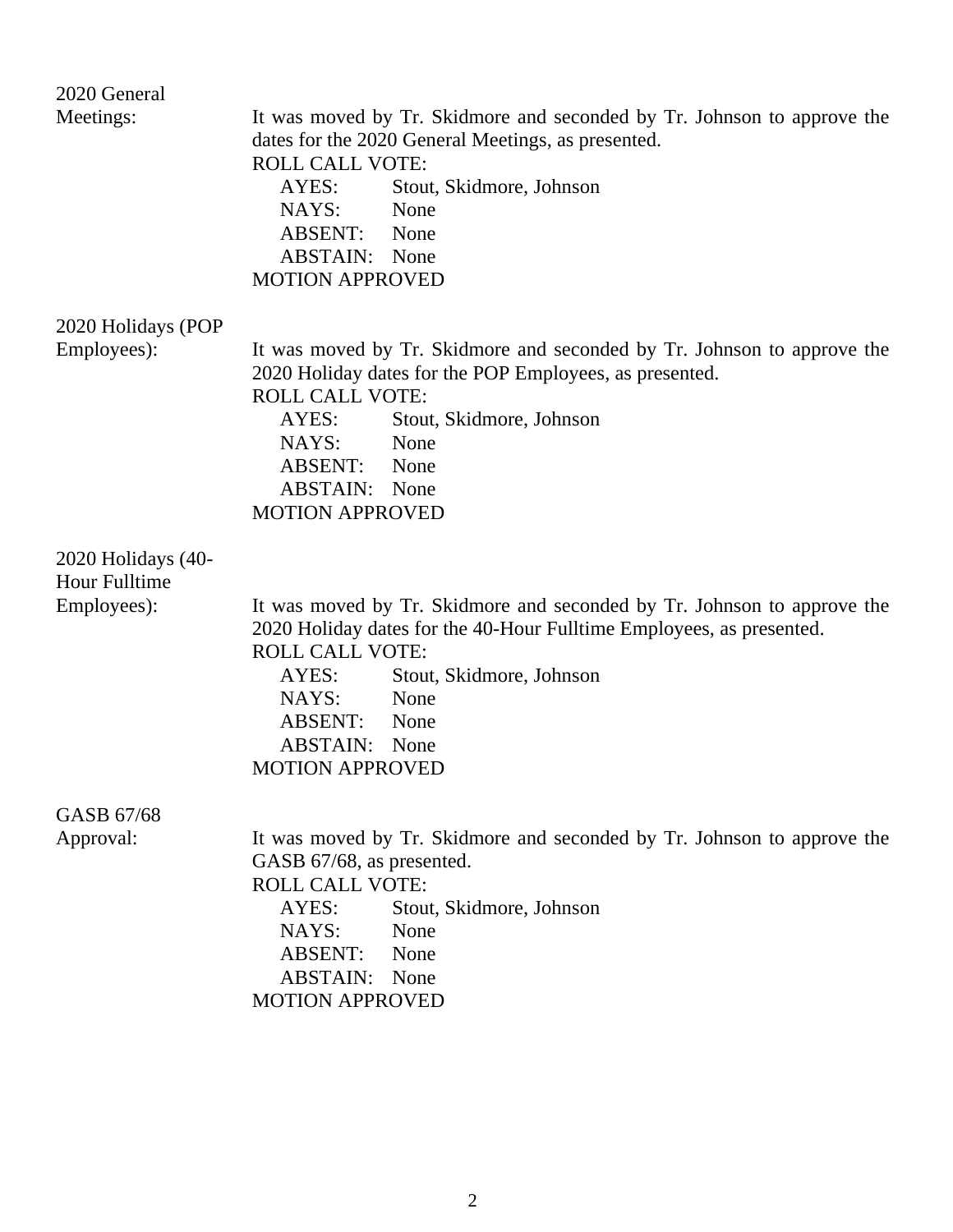| Discussion on Tax<br>Levy/Extension<br>Estimate: | Tr. Skidmore presented the Board with the Pension Fund's Tax Levy request<br>letter. It was moved by Tr. Skidmore and seconded by Tr. Johnson to approve<br>the Tax Levy/Extension Sample 2, as presented by Attorney Joe Miller.<br><b>ROLL CALL VOTE:</b><br>AYES:<br>Stout, Skidmore, Johnson<br>NAYS:<br>None<br>ABSENT: None<br><b>ABSTAIN:</b> None<br><b>MOTION APPROVED</b> |
|--------------------------------------------------|-------------------------------------------------------------------------------------------------------------------------------------------------------------------------------------------------------------------------------------------------------------------------------------------------------------------------------------------------------------------------------------|
| <b>Truth in Taxation</b>                         |                                                                                                                                                                                                                                                                                                                                                                                     |
| Ordinance:                                       | It was moved by Tr. Skidmore and seconded by Tr. Johnson to approve<br>Ordinance 2019-03 An Ordinance Making the Lake Villa Fire Protection<br>District's 2019 Truth in Taxation Finding.<br><b>ROLL CALL VOTE:</b><br>Stout, Skidmore, Johnson<br>AYES:<br>NAYS:<br>None<br>ABSENT: None<br><b>ABSTAIN:</b> None<br><b>MOTION APPROVED</b>                                         |
| <b>OLD BUSINESS</b>                              |                                                                                                                                                                                                                                                                                                                                                                                     |
| 2018/2019 Audit:                                 | The Board was presented with the Final Audit from Dam, Snell & Taveirne.<br>It was moved by Tr. Skidmore and seconded by Tr. Johnson to accept the<br>2018/2019 audit.<br><b>ROLL CALL VOTE:</b><br>AYES: Stout, Skidmore, Johnson<br>NAYS:<br>None<br><b>ABSENT:</b><br>None<br><b>ABSTAIN:</b> None<br><b>MOTION APPROVED</b>                                                     |
| Lieutenant Testing and<br><b>Hiring Process:</b> | Chief Slazes informed the Board that there are currently 28 eligible<br>applicants for the Lieutenant positions. The testing will take place at the new<br>Library. Orientation with the candidates will be held on November $12th$ . The<br>Assessment is the week of November 18 <sup>th</sup> and the written will be one day the<br>week of November 25 <sup>th</sup> .         |

*Trustee Johnson departed the meeting at 7:55.*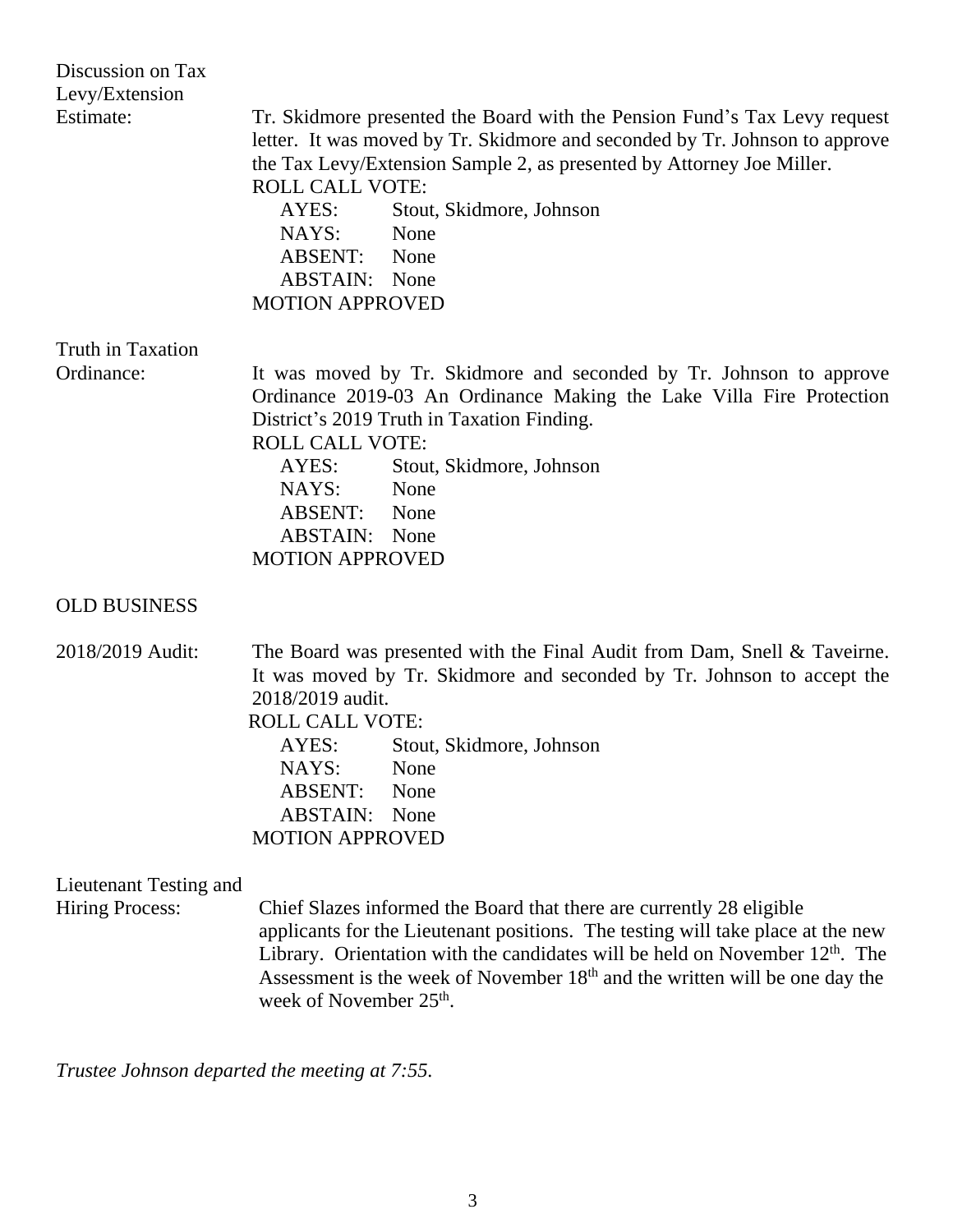## TREASURER'S REPORT

| Approval:         | Tr. Skidmore read the Treasurer's report from October 31, 2019 with total   |
|-------------------|-----------------------------------------------------------------------------|
|                   | assets of \$10,549,341.87. It was moved by Tr. Stout and seconded by Tr.    |
|                   | Skidmore to approve the Treasurer's report, as presented.                   |
|                   | <b>ROLL CALL VOTE:</b>                                                      |
|                   | AYES:<br>Stout, Skidmore                                                    |
|                   | NAYS: None                                                                  |
|                   | ABSENT: Johnson                                                             |
|                   | <b>ABSTAIN:</b> None                                                        |
|                   | <b>MOTION APPROVED</b>                                                      |
| Payment of Bills: | It was moved by Tr. Stout and seconded by Tr. Skidmore to approve the       |
|                   | October 2019 bills to be paid in the amount of \$491,152.34, as read by Tr. |
|                   | Skidmore.                                                                   |
|                   | AYES:<br>Stout, Skidmore                                                    |
|                   | NAYS:<br>None                                                               |
|                   | <b>ABSENT:</b><br>None                                                      |

Pension MCR: The Board received and acknowledged the Municipal Compliance Report from the Pension Board.

ABSTAIN: Johnson

MOTION APPROVED

## REPORTS FROM ADMINISTRATION

| Chief's Report:                | Chief Doug Slazes stated that the Firefighter/Paramedics had 263 total calls<br>for the month of October 2019. Of these calls, 202 were EMS with 159<br>Transports. There were 13 auto accidents, 11 mutual aid to the scene calls,<br>and eight change of quarters. Chief Slazes advised the Board that we are<br>currently 247 calls ahead versus this time last year. |
|--------------------------------|--------------------------------------------------------------------------------------------------------------------------------------------------------------------------------------------------------------------------------------------------------------------------------------------------------------------------------------------------------------------------|
|                                | Chief Slazes informed the Board about the Burndown training that LVFPD<br>hosted on October 23, 2019. The training was well received and there were<br>eight additional departments that took part.                                                                                                                                                                      |
|                                | Chief Slazes let the Board know of other activities, meetings, and events the<br>Department has attended.                                                                                                                                                                                                                                                                |
| Station/Maintenance<br>Report: | Captain Frank Slazes provided the Board with a station and vehicle<br>maintenance report for the month of October.                                                                                                                                                                                                                                                       |
| <b>Attorney Report:</b>        | None                                                                                                                                                                                                                                                                                                                                                                     |